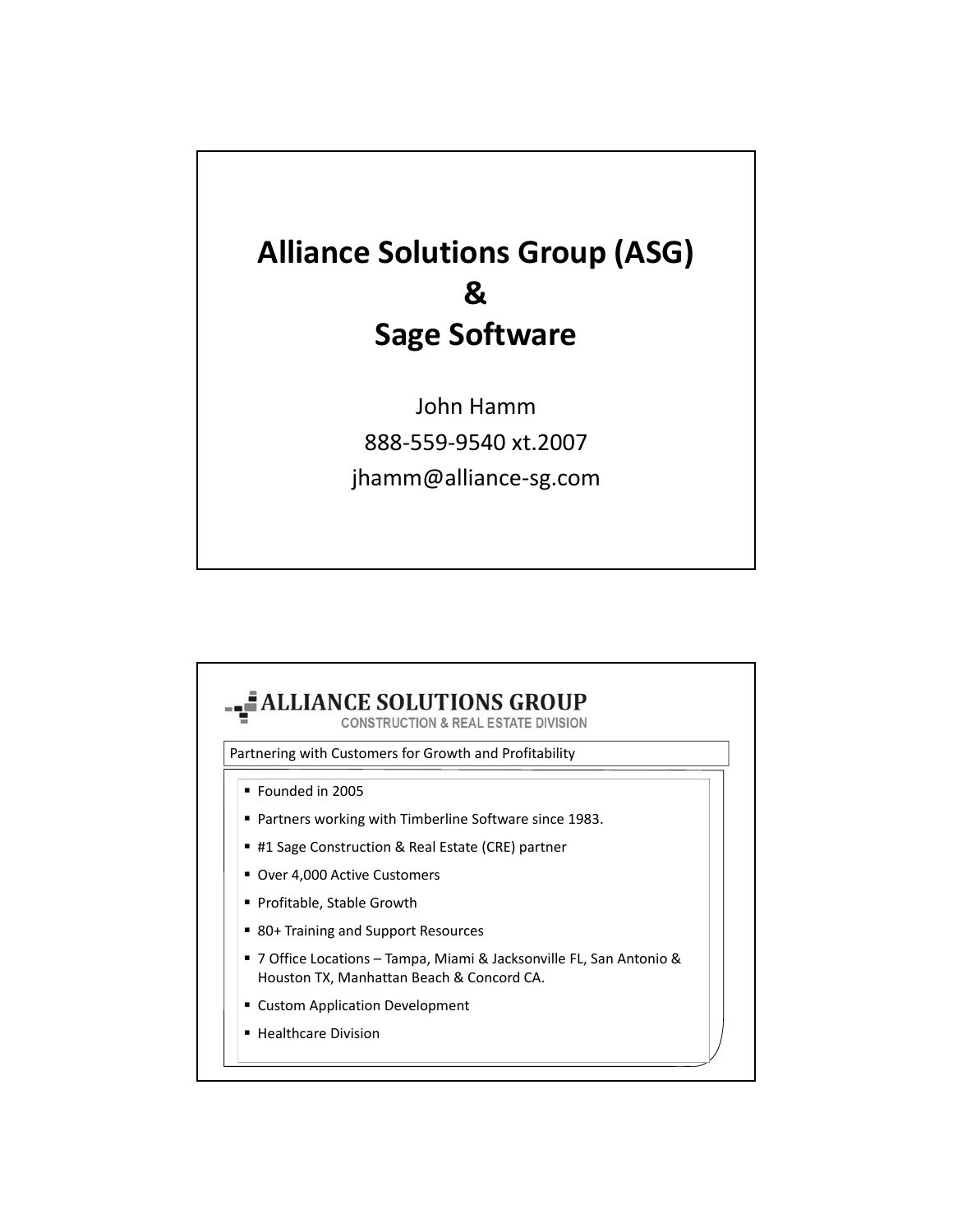

As well as

• PMWeb, OnCenter Software, PlanSwift, Property Management, Argus Enterprise …

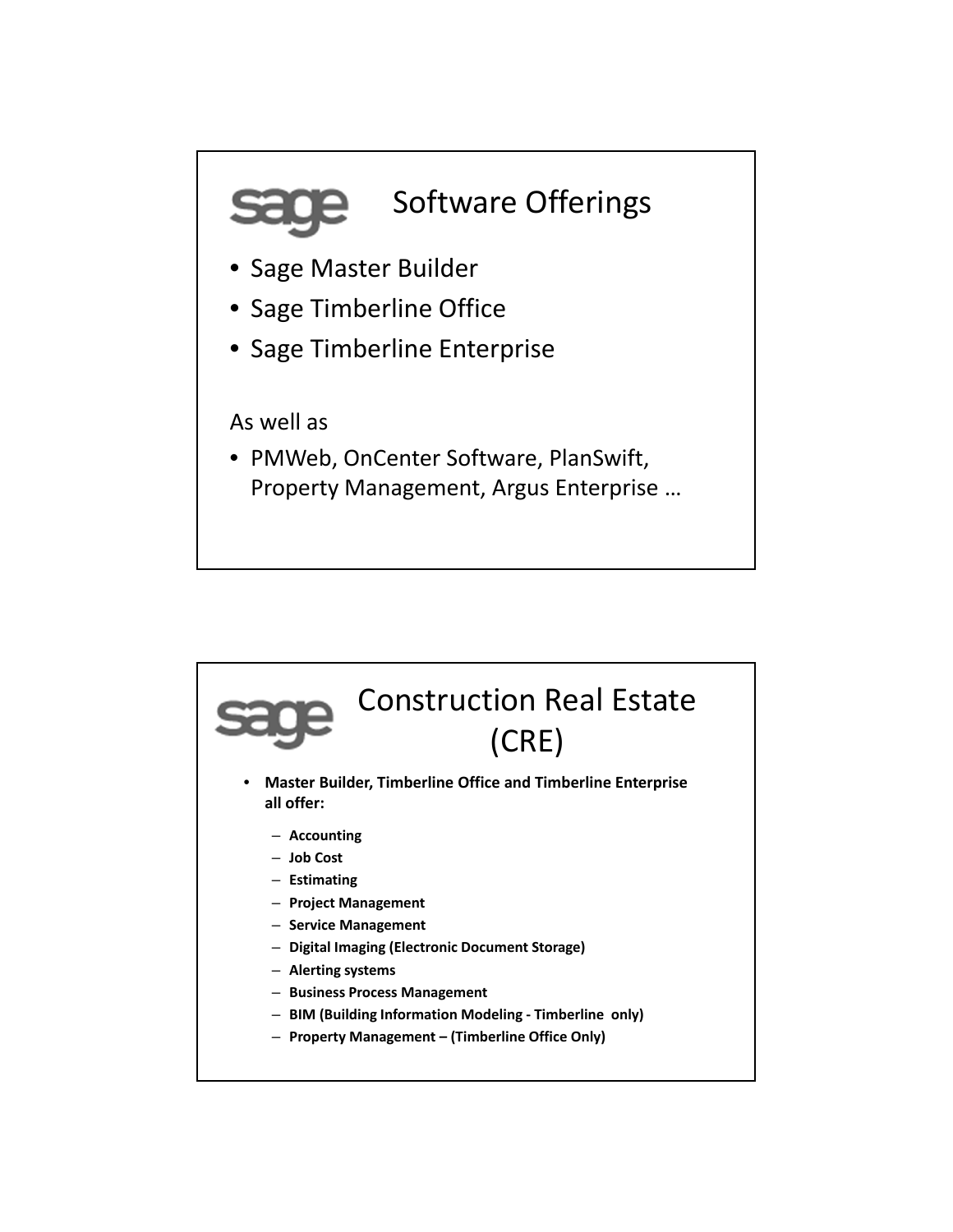## Construction Real Estate (CRE)

- 3rd largest provider of business management solutions to small, mid‐sized businesses worldwide
- 13,000 employees worldwide; over 4,000 in North America
- Construction & Real Estate unit founded in 1971 40 years in the industry
- Market leading solutions for construction accounting & operations
	- Sage Timberline Office ‐ #1 mid‐tier solution for last 12 yrs
	- Sage Master Builder ‐ #2 mid‐tier solution by # of users
	- Over 30,000 active customers
- 40+ Business Partners, 350 certified consultants
- 45+ Development Partners

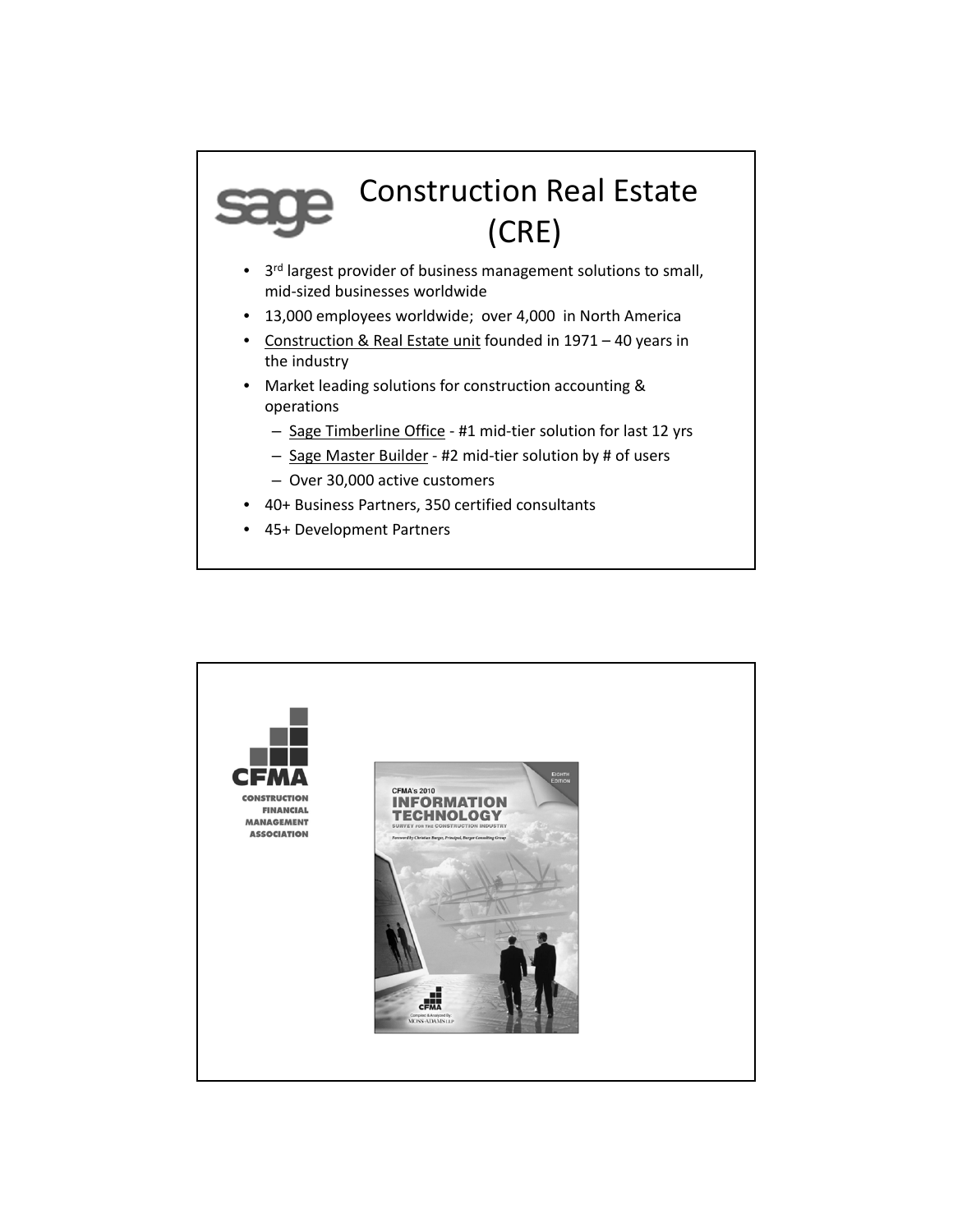

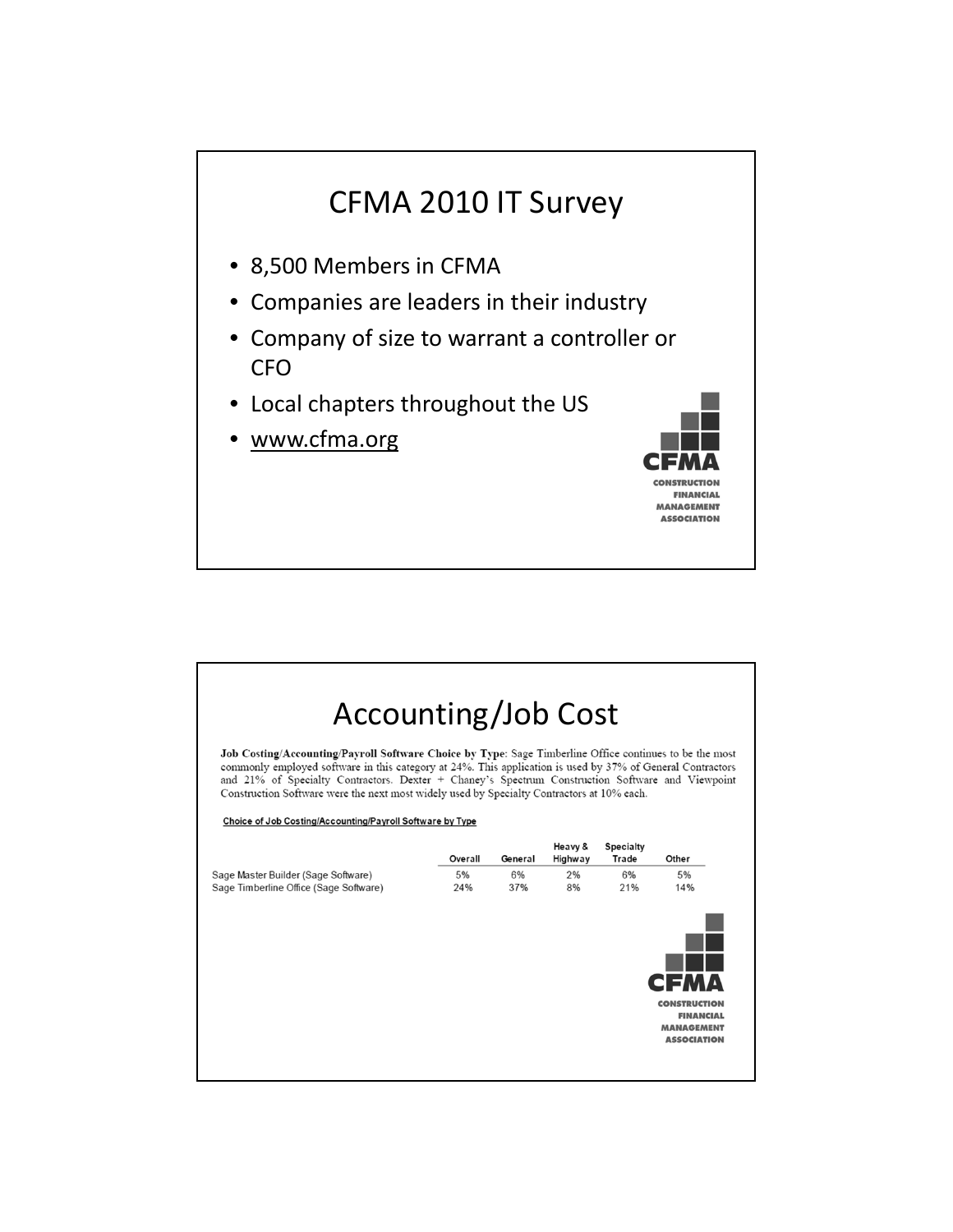## Project Management

**Project Management Software Choice by Type:** Overall, Sage Timberline Office retained its 16% share.<br>Other applications used by multiple contractors included Viewpoint (11%), Prolog (8%), and Primavera<br>Contract Management Specialty and Other Contractors were most likely to do so.

|                                        |     | <b>General</b> | Highway | <b>Trade</b> | Other               |
|----------------------------------------|-----|----------------|---------|--------------|---------------------|
| Sage Master Builder (Sage Software)    | 3%  | $2\%$          | 2%      | $4\%$        | 5%                  |
| Sage Timberline Office (Sage Software) | 16% | 27%            | 2%      | 14%          | 10%                 |
|                                        |     |                |         |              |                     |
|                                        |     |                |         |              |                     |
|                                        |     |                |         |              |                     |
|                                        |     |                |         |              | <b>CFMA</b>         |
|                                        |     |                |         |              | <b>CONSTRUCTION</b> |
|                                        |     |                |         |              |                     |
|                                        |     |                |         |              | <b>FINANCIAL</b>    |

| Estimating                                                                                                                                                                                                                                                                          |           |           |                    |                           |                                         |  |  |  |  |
|-------------------------------------------------------------------------------------------------------------------------------------------------------------------------------------------------------------------------------------------------------------------------------------|-----------|-----------|--------------------|---------------------------|-----------------------------------------|--|--|--|--|
|                                                                                                                                                                                                                                                                                     |           |           |                    |                           |                                         |  |  |  |  |
| Estimating Software Choice by Type: Seventeen percent of respondents use Sage Timberline Office for<br>estimating and 14% use Microsoft Excel. There were no other significant "leaders" as 19% of respondents<br>indicated they use an application other than one of those listed. |           |           |                    |                           |                                         |  |  |  |  |
| Choice of Estimating Software by Type                                                                                                                                                                                                                                               |           |           |                    |                           |                                         |  |  |  |  |
|                                                                                                                                                                                                                                                                                     | Overall   | General   | Heavy &<br>Highway | <b>Specialty</b><br>Trade | Other                                   |  |  |  |  |
| Sage Master Builder (Sage Software)<br>Sage Timberline Office (Sage Software)                                                                                                                                                                                                       | 2%<br>17% | 2%<br>35% | 2%<br>3%           | 1%<br>4%                  | 14%                                     |  |  |  |  |
|                                                                                                                                                                                                                                                                                     |           |           |                    |                           |                                         |  |  |  |  |
|                                                                                                                                                                                                                                                                                     |           |           |                    |                           |                                         |  |  |  |  |
|                                                                                                                                                                                                                                                                                     |           |           |                    |                           | EМA                                     |  |  |  |  |
|                                                                                                                                                                                                                                                                                     |           |           |                    |                           | <b>CONSTRUCTION</b><br><b>FINANCIAL</b> |  |  |  |  |
|                                                                                                                                                                                                                                                                                     |           |           |                    |                           | <b>MANAGEMENT</b>                       |  |  |  |  |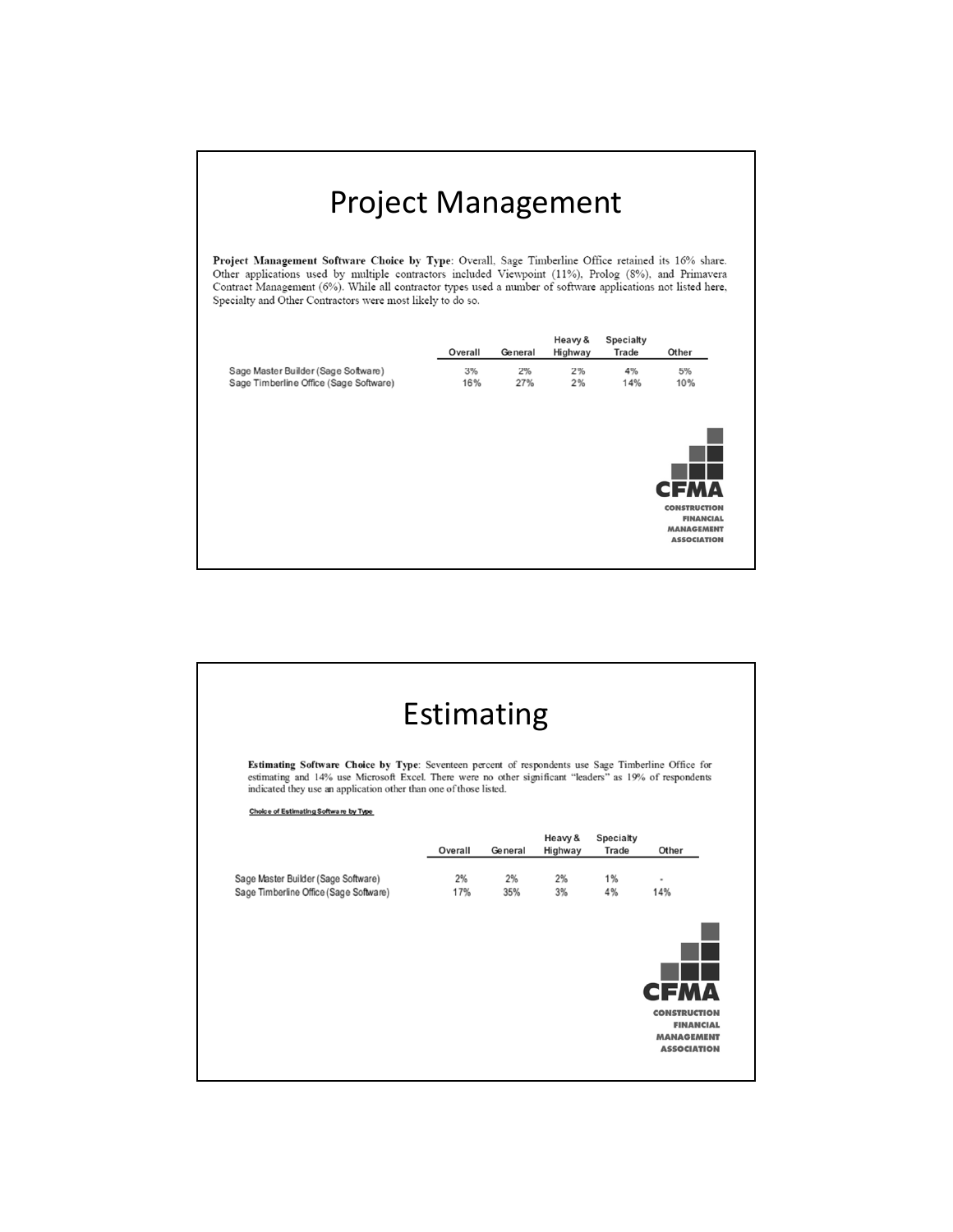

- 1 user system with support and
- implementation help is less than \$5,000
- 3 user system is less than \$10,000

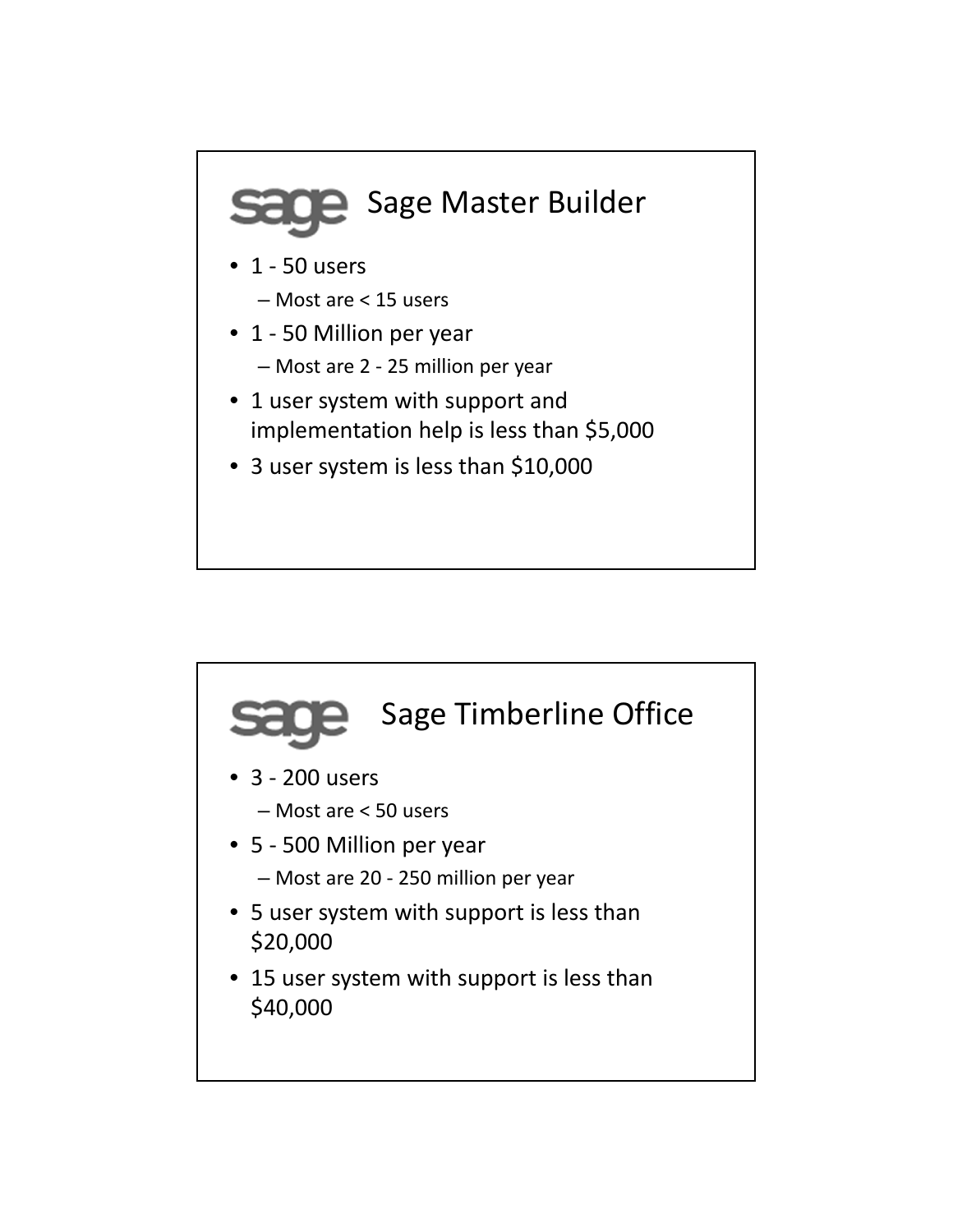## **SOP** Sage Timberline Enterprise

- Newest offering
- State of the Art Specialty & Service Contractors
- 5 ‐ 300 users
	- Most are < 50 users
- 10 750 Million per year
	- Most are 20 ‐ 250 million per year
- 5 user system with support is less than \$30,000
- 20 user system with support is less than \$80,000

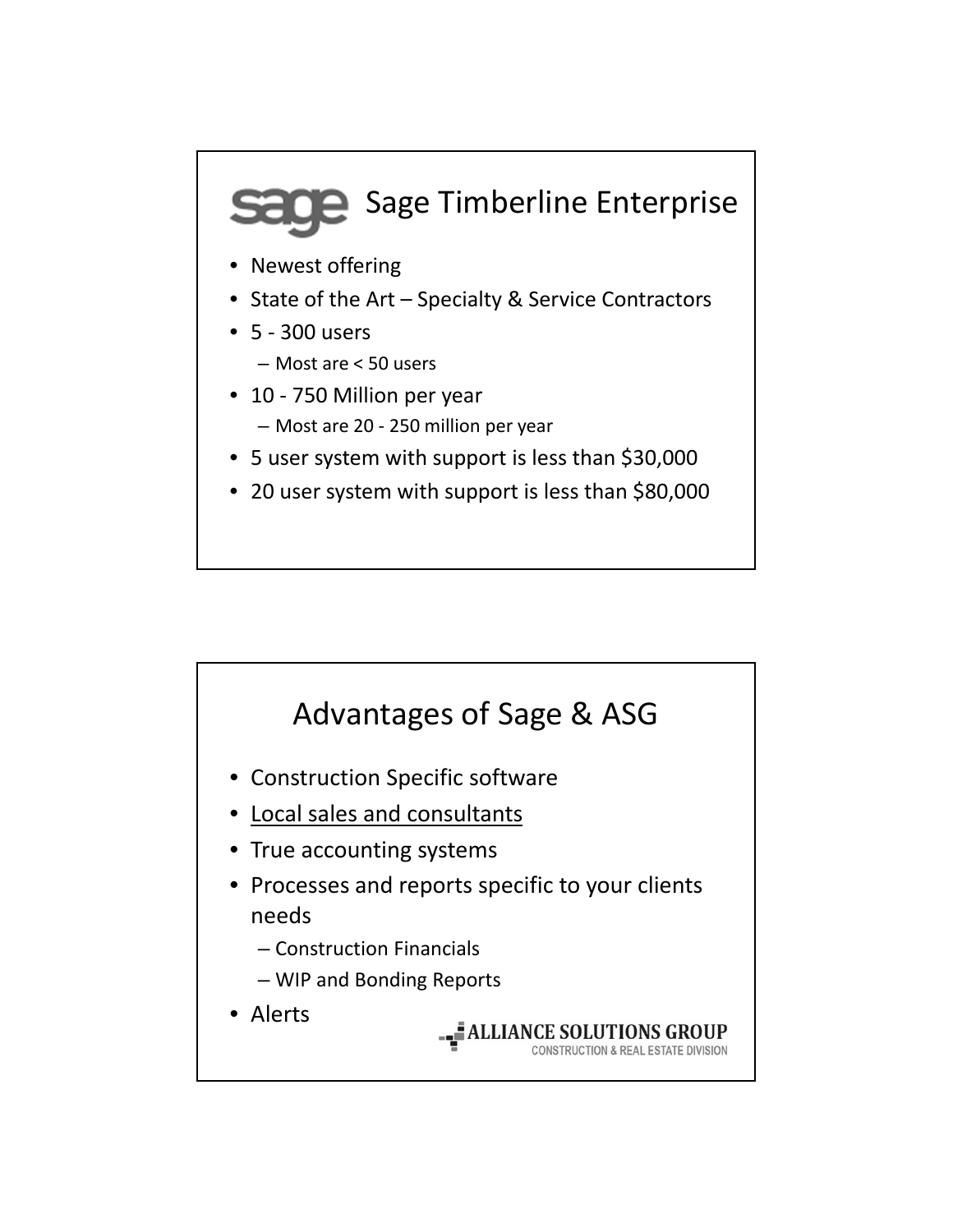| <b>Bonding Reports</b>                                                                                   |                          |                                     |                 |                                        |                         |                                       |                          |                                     |                        |                                        |
|----------------------------------------------------------------------------------------------------------|--------------------------|-------------------------------------|-----------------|----------------------------------------|-------------------------|---------------------------------------|--------------------------|-------------------------------------|------------------------|----------------------------------------|
| <b>Bonding Report</b>                                                                                    |                          | <b>Alliance Solutions Group</b>     |                 |                                        |                         |                                       |                          |                                     |                        | <b>Bonding Report</b><br>05/27/11      |
| Job 2 to 5. Period = $1$<br>Job#<br>Current<br>Contract                                                  | Current<br><b>Budget</b> | Estimate<br>Profit                  | Cost<br>to Date | %<br><b>Budget</b>                     | Profit<br>to Date       | Earned<br>to Date                     | <b>Billed</b><br>to Date | Under<br>Billing                    | Cost to<br>Complete    | Remain<br>Contract                     |
| 2 - Rechert Residential (GC Res) *<br>285.616.37<br>3 - 14 1st Street (GC Comm) *                        | 226.461.75               | 59.15 ▶ 32                          | 40.114.71 4     | 17.71                                  | 10,476.28               | 50,582.66                             | 46,903.26                | 3.679.40                            | 186,347.04             | 238,713.11                             |
| 342, 154.35                                                                                              | 284,007.83               | 58,146.52                           | 40,110.15       | 14.12                                  | 8,210.29                | 48,312.19                             | 53,882.50                | $-5.570.31$                         | 243,897.68             | 288,271.85                             |
| 4 - Angelo's (GC Comm) *<br>457.599.22                                                                   | 389.114.96               | 68.484.26                           | 21.316.75       | 5.48                                   | 3.752.94                | 25.076.44                             |                          | 25.076.44                           | 367.798.21             | 457.599.22                             |
| 5 - Highway 39 (Gen Engineering) *<br>848.960.40                                                         | 615,180.49               | 233,779.91                          | 45,223.65       | 7.35                                   | 17.182.82               | 62.398.59                             | 59.612.00                | 2.786.59                            | 569.956.84             | 789,348.40                             |
| 1,934,330.34                                                                                             | 1,514,765.03             | 419,565.31                          | 146,765.26      |                                        | 39,622.33               | 186,369.88                            | 160,397.76               | 25,972.12                           | 1,367,999.77           | 1,773,932.58                           |
| Over/Under Billings<br>$Paind = 12$                                                                      |                          | Alliance Solutions Group            |                 |                                        |                         |                                       |                          |                                     |                        | <b>Over/Under Billings</b><br>05/27/11 |
| Job#                                                                                                     |                          | Costs                               | $\mathbf{r}$    | Budget                                 | % X<br>$=$              | Contract                              | $=$                      | Earned<br>$\overline{\phantom{a}}$  | Billed                 | Over/Under<br>$\equiv$                 |
| 1 - Template<br>2- Rechert Residential (GC Res) *<br>3-141st Street (GC Comm)*<br>4- Angelo's (GC Comm)* |                          | 42.514.54<br>40.110.15<br>51.998.31 |                 | 226.461.75<br>284.007.83<br>389.114.96 | 18.77<br>14.12<br>13.36 | 285.61637<br>342.154.35<br>457.599.22 |                          | 53.610.19<br>48.312.19<br>61,135.26 | 46.903.26<br>53.882.50 | 6.706.93<br>$-5.570.31$<br>61.135.26   |